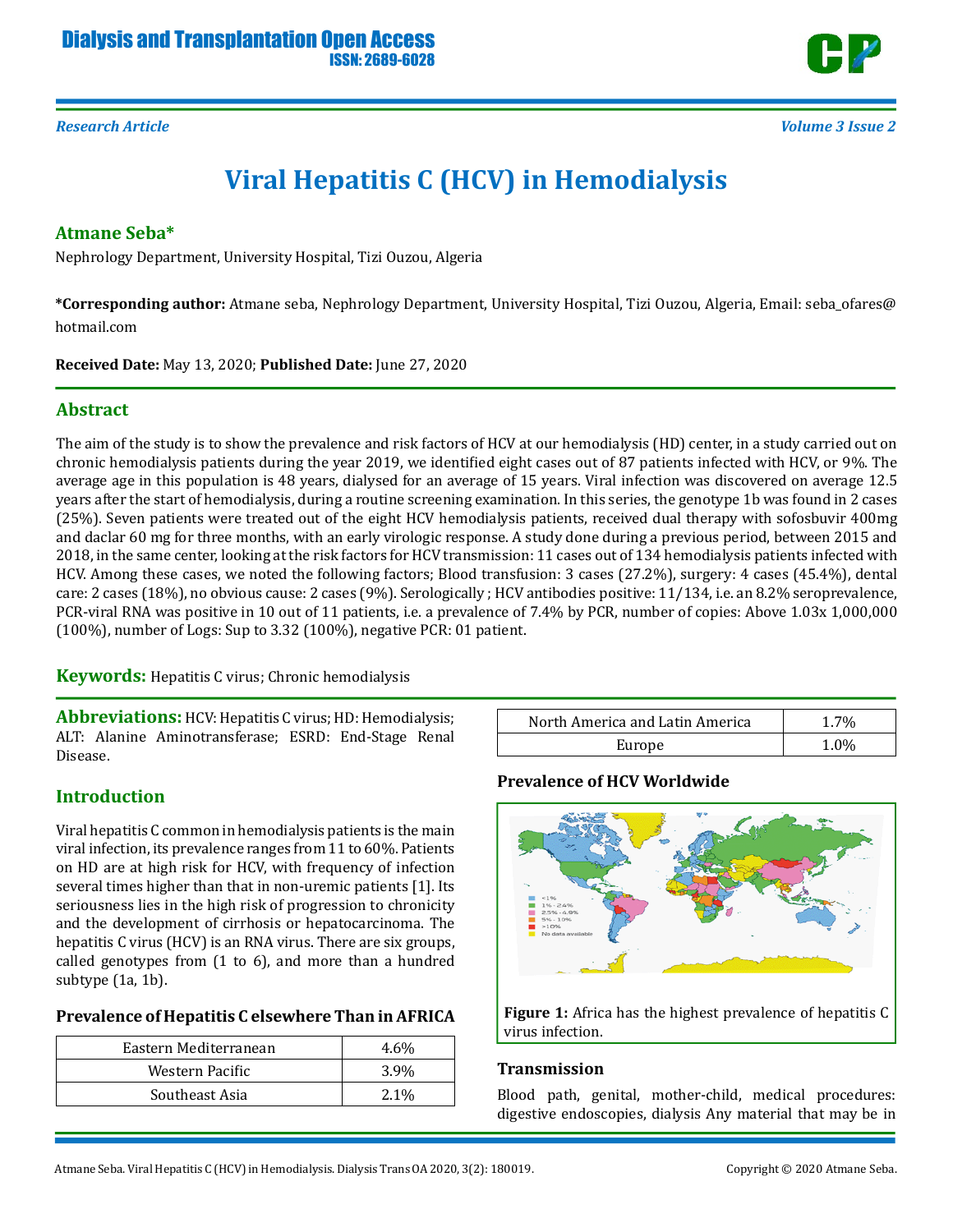contact with the blood, reusable and poorly sterilized, can transmit the virus, hence the obligation to use single-use equipment. Dental care, acupuncture sessions if the needles are not disposable. Shaving, tattoos, ear piercing.

#### **Study goals**

The aim of the study is to show the prevalence and risk factors of HCV at the hemodialysis center.

# **Methods**

The systematic virological assessment: before the start of dialysis sessions, then again every 03-06 months (microbiology laboratory). HCV antibodies using the Elisa 3 Architect i 2000 SR technique, specificity: 99.6%.VHC PCR with the Cobas Ampli Pre´p / Cobas Taq Man VHC-test1 kit, performed in patients (antibody VHC +), sensitivity: 99.1%. In addition to detecting HCV RNA, HCV genotyping is also required to predict response to treatment and to specify the duration and dosage of treatment. The Fibro scan assessment: carried in the hepatology department.



**Figure 2:** HD session.

## **Results**

In our hospital, in a study carried out on chronic hemodialysis patients during the year 2019, we identified 8 cases out of 87 patients infected with HVC, or 9%. The average age is 48

years with extremes ranging from 31 years to 74 years? A male predominance: 75%. Patients had been on dialysis for an average of 15 years with extremes ranging from 3 years to 32 years. Viral infection was discovered on average 12.5 years after the start of hemodialysis during a routine screening examination. In this series, the genotype 1b was found in 2 cases (25%). Seven patients were treated out of the eight HCV hemodialysis patients, ie 87.5% of the cases. Causal nephropathy was undetermined in 37% of cases, hereditary in 25% of cases, diabetic in 12.5% of cases, vascular and malformative in 12% of cases. The average pretherapeutic viral load was 1,287,500 IU / ml with extremes ranging from 1020,000 IU / ml to 2,650,000 IU / ml. serum alanine aminotransferase (ALT) increased  $\geq 2$  times normal in one patient (12.5%) and normal in the rest of the patients. All seven patients received dual therapy based on sofosbuvir 400mg and daclar 60 mg for three months, with an early virological response and good tolerance.

# **Risk factors for Viral Transmission**

In a previous study, looking at the risk factors for HVC transmission, period between 2015 and 2018: 11 cases out of 134 hemodialysis patients infected with VHC: 8.2%. Among these cases we noted the following factors;

Blood transfusion: 3 cases (27.2%)

Surgery: 4 cases (45.4%) Dental care: 2 cases (18%)

No cause: 2 cases (9%)

HCV antibody positive: 11/134, seroprevalence: 8.2%. PCRviral RNA (11 patients): 10 patients (anti- HCV + / ARNVHC +), number of copies: Above 1.03x 1,000,000 (100%), number of Logs: Sup to 3.32 (100%), and negative PCR: 01 patient, or VHC prevalence: 7.4% by PCR.

## **Discussion**

Low rate observed in our center (8.2% -9%), is explained by: preventive hygiene measures (gloves and disposable dialysis consumables, sterilization of dialysis generators between sessions use of recombinant erythropoietin. The more sensitive third generation tests have significantly reduced the risk of false negatives. PCR, the sensitivity of which is the most effective diagnostic test for patients with renal failure. Infection with HCV normally leads to increased serum alanine aminotransferase (ALT), and laboratory blood testing for ALT is used to screen for liver disease in the general population. This is not the case in chronic hemodialysis patients; however, this test has weak diagnostic value in ESRD patients because ALT tends to be below reference range in this patient group. The potential causes of this are vitamin B6 deficiency, presence of uremic toxins, or presence of blood components that absorb ultraviolet light [2].